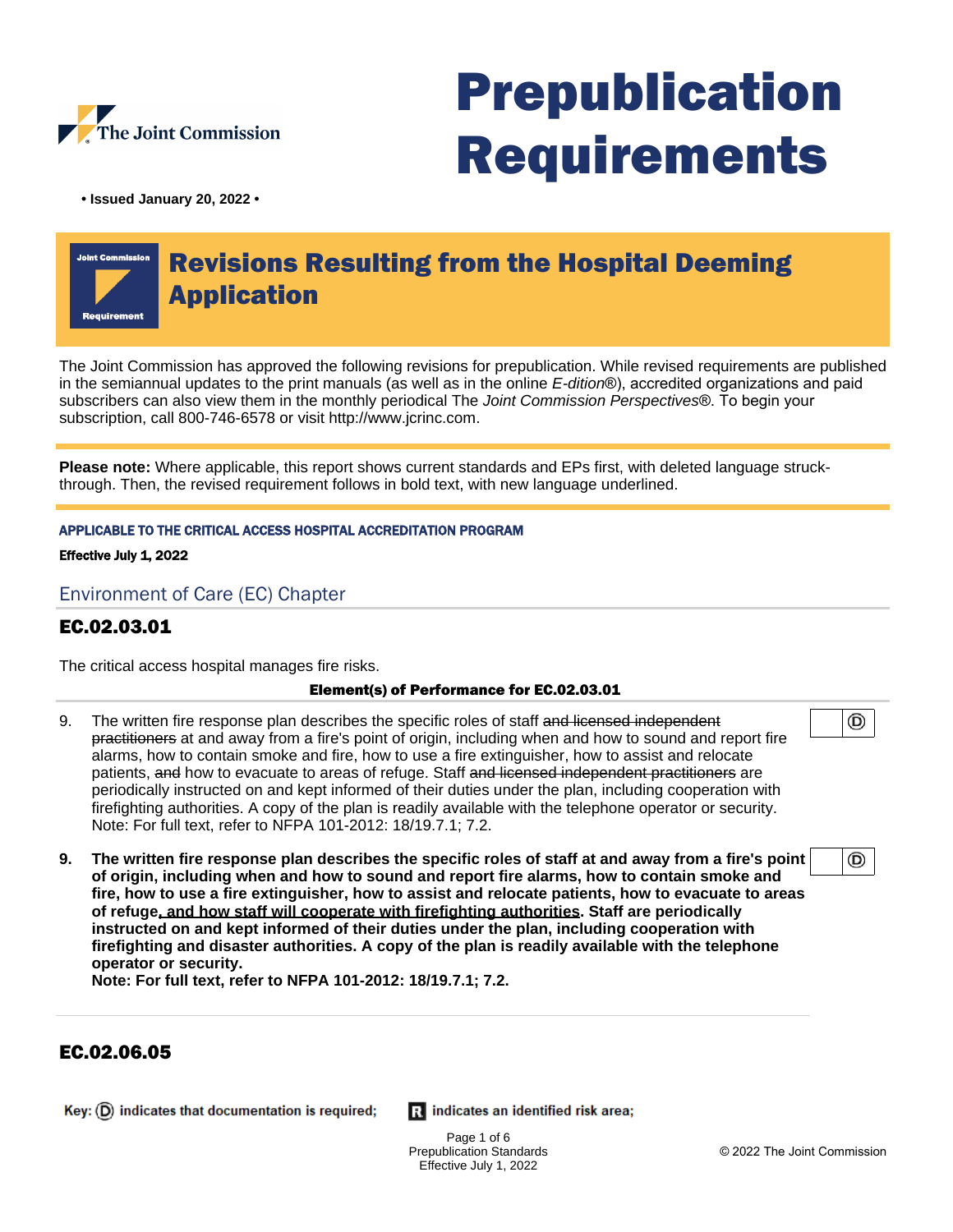

#### January 20, 2022

The critical access hospital manages its environment during demolition, renovation, or new construction to reduce risk to those in the organization.

#### Element(s) of Performance for EC.02.06.05

| 1. | When planning for new, altered, or renovated space, the critical access hospital uses one of the<br>following design criteria:<br>- State rules and regulations<br>- Guidelines for Design and Construction of Hospitals, 2018 edition, published by the Facility Guidelines<br>Institute<br>When the above rules, regulations, and guidelines do not meet specific design needs, use other<br>reputable standards and guidelines that provide equivalent design criteria.                                                                                                                                                                                                                                                                                                                                                                                                                                                                                                                                                             |  |
|----|----------------------------------------------------------------------------------------------------------------------------------------------------------------------------------------------------------------------------------------------------------------------------------------------------------------------------------------------------------------------------------------------------------------------------------------------------------------------------------------------------------------------------------------------------------------------------------------------------------------------------------------------------------------------------------------------------------------------------------------------------------------------------------------------------------------------------------------------------------------------------------------------------------------------------------------------------------------------------------------------------------------------------------------|--|
| 1. | When planning for new, altered, or renovated space, the critical access hospital uses one of the<br>following design criteria:<br>- State rules and regulations<br>- Guidelines for Design and Construction of Hospitals, 2018 edition, published by the Facility<br><b>Guidelines Institute</b><br>When the above rules, regulations, and guidelines do not meet specific design needs, use other<br>reputable standards and guidelines that provide equivalent design criteria.<br>Note: The critical access hospital complies with National Fire Protection Association<br>requirements, including emergency generator location requirements, as follows:<br>- Health Care Facilities Code (NFPA 99-2012 and Tentative Interim Amendments TIA 12-2, TIA<br>12-3, TIA 12-4, TIA 12-5, and TIA 12-6)<br>- Life Safety Code (NFPA 101-2012 and Tentative Interim Amendments TIA 12-1, TIA 12-2, TIA<br>12-3, and TIA 12-4)<br>- NFPA 110-2010 when a new structure is built or when an existing structure or building is<br>renovated. |  |
|    | Leadership (LD) Chapter                                                                                                                                                                                                                                                                                                                                                                                                                                                                                                                                                                                                                                                                                                                                                                                                                                                                                                                                                                                                                |  |

#### LD.04.01.03

For rehabilitation and psychiatric distinct part units in critical access hospitals: The leaders develop an annual operating budget and, when needed, a long-term capital expenditure plan.

#### Element(s) of Performance for LD.04.01.03

- 3. For rehabilitation and psychiatric distinct part units in critical access hospitals: The operating budget reflects the critical access hospital's goals and objectives.
- **3. For rehabilitation and psychiatric distinct part units in critical access hospitals: The operating budget reflects the critical access hospital's goals and objectives. Note: The critical access hospital meets the Centers for Medicare & Medicaid Services' (CMS) Institutional Plan and Budget requirements in accordance with 42 CFR 482.12(d). (See Appendix B [AXB] for the language of this CMS requirement.)**

| Key: $(D)$ indicates that documentation is required; | R indicates an identified risk area; |
|------------------------------------------------------|--------------------------------------|
|                                                      |                                      |

Page 2 of 6 Prepublication Standards Effective July 1, 2022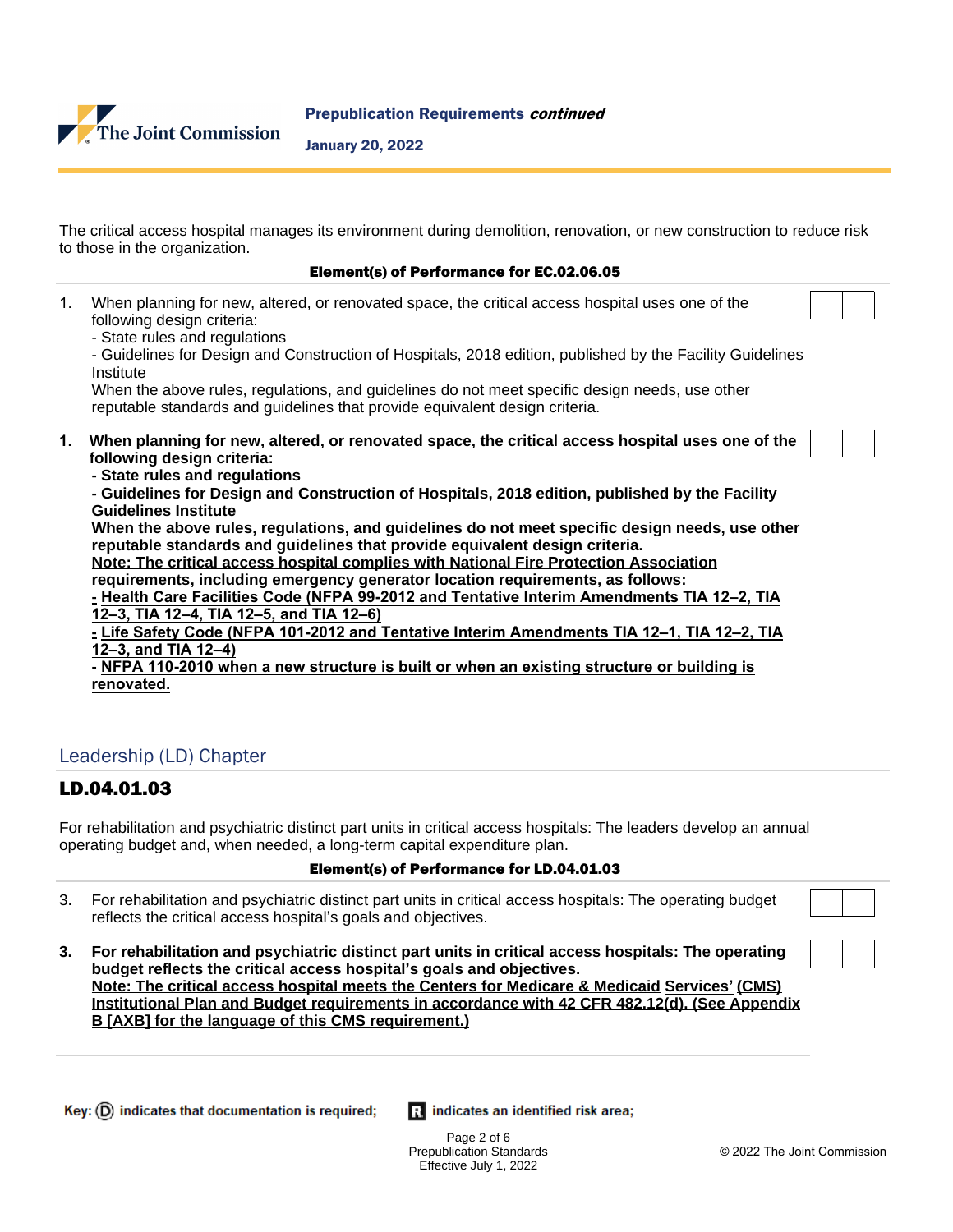

Prepublication Requirements continued

January 20, 2022

# LD.04.01.11

The critical access hospital makes space and equipment available as needed for the provision of care, treatment, and services.

#### Element(s) of Performance for LD.04.01.11

- 3. For rehabilitation and psychiatric distinct part units in critical access hospitals: The interior and exterior space provided for care, treatment, and services meets the needs of patients.
- **3. For rehabilitation and psychiatric distinct part units in critical access hospitals: The interior and exterior space provided for care, treatment, and services meets the needs of patients. Note: The extent and complexity of facilities must be determined by the services offered.**

# Medication Management (MM) Chapter

### MM.05.01.07

The critical access hospital safely prepares medications.

#### Element(s) of Performance for MM.05.01.07

- 5. For rehabilitation and psychiatric distinct part units in critical access hospitals: Medications are prepared R and administered in accordance with the orders of a licensed independent practitioner or other practitioner responsible for the patient's care, and in accordance with critical access hospital policies; medical staff bylaws, rules, and regulations; and law and regulation.
- **5. For rehabilitation and psychiatric distinct part units in critical access hospitals: Medications are prepared and administered in accordance with the orders of a physician or other licensed practitioner responsible for the patient's care, and in accordance with critical access hospital policies; medical staff bylaws, rules, and regulations; and law and regulation.**

# Medical Staff (MS) Chapter

# MS.03.01.03

The management and coordination of each patient's care, treatment, and services is the responsibility of a practitioner with appropriate privileges.

#### Element(s) of Performance for MS.03.01.03

Ri indicates an identified risk area;

Page 3 of 6 Prepublication Standards Effective July 1, 2022

R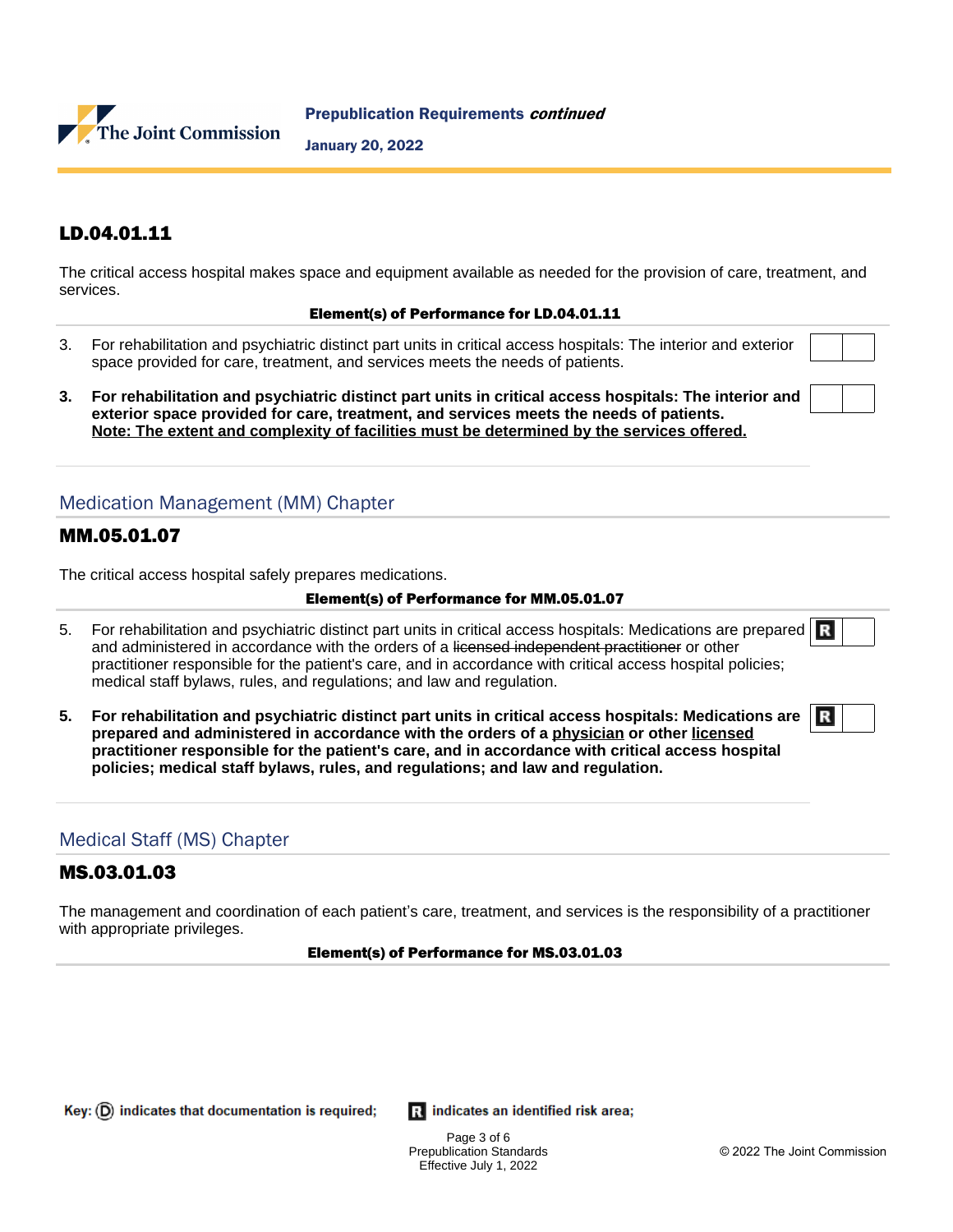

January 20, 2022

- 3. For rehabilitation and psychiatric distinct part units in critical access hospitals: A patient's general medical condition is managed and coordinated by a doctor of medicine or osteopathy. A doctor of medicine or osteopathy manages and coordinates the care of any Medicare patient's psychiatric problem that is not specifically within the scope of practice of a doctor of dental surgery, dental medicine, podiatric medicine, or optometry; a chiropractor, as limited under 42 CFR 482.12(c)(1)(v); or a clinical psychologist.
- **3. For rehabilitation and psychiatric distinct part units in critical access hospitals: A patient's general medical condition is managed and coordinated by a doctor of medicine or osteopathy. A doctor of medicine or osteopathy manages and coordinates the care of any Medicare or Medicaid patient's psychiatric problem that is not specifically within the scope of practice of a doctor of dental surgery, dental medicine, podiatric medicine, or optometry; a chiropractor, as limited under 42 CFR 482.12(c)(1)(v); or a clinical psychologist.**

# Provision of Care, Treatment, and Services (PC) Chapter

# PC.02.01.03

The critical access hospital provides care, treatment, and services as ordered or prescribed, and in accordance with law and regulation.

#### Element(s) of Performance for PC.02.01.03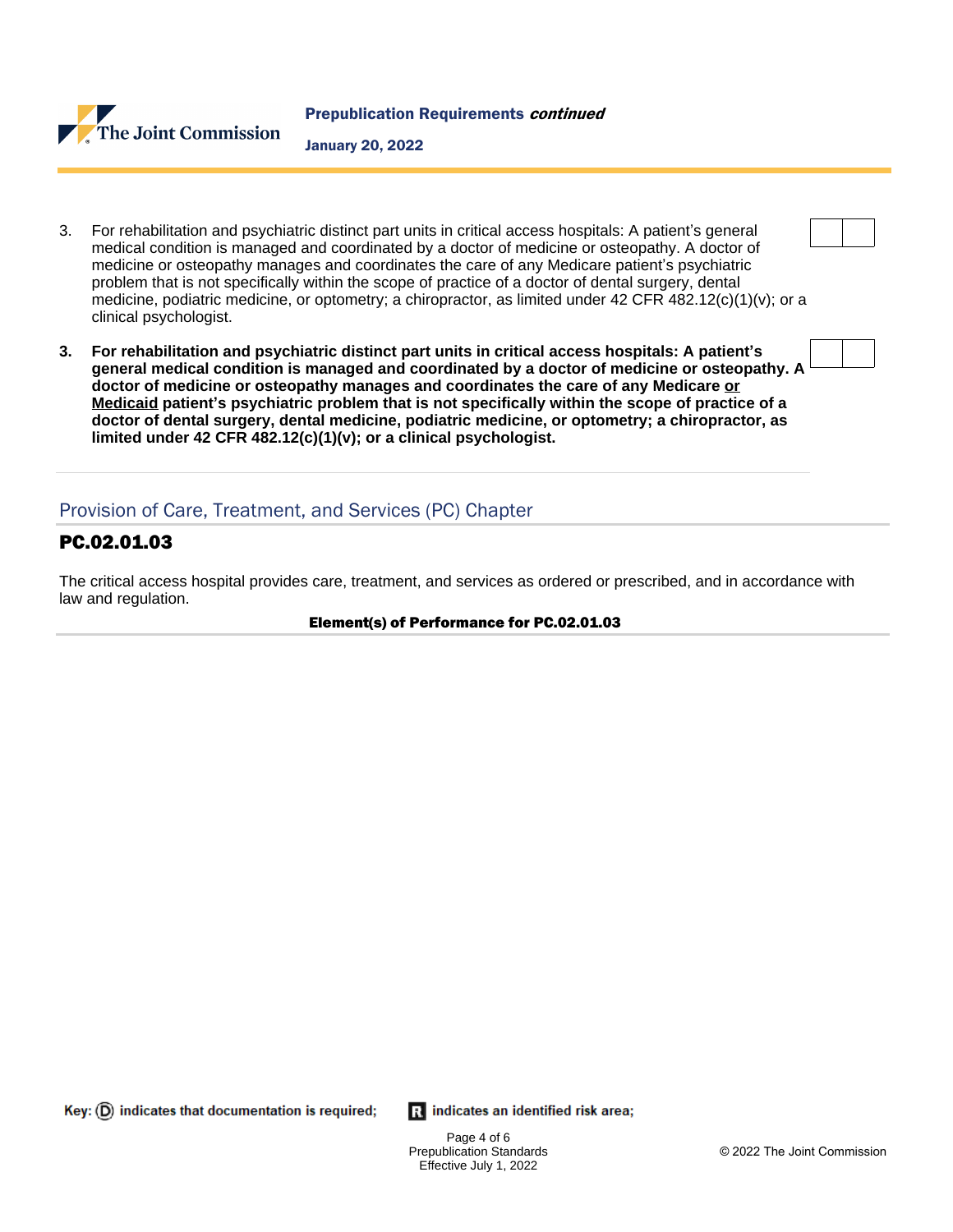

#### January 20, 2022

1. Prior to providing care, treatment, and services, the critical access hospital obtains or renews orders (verbal or written) from a licensed independent practitioner or other practitioner in accordance with professional standards of practice; law and regulation; critical access hospital policies; and medical staff bylaws, rules, and regulations.

Note 1: For rehabilitation and psychiatric distinct part units in critical access hospitals: Outpatient services may be ordered by a practitioner not appointed to the medical staff as long as the practitioner meets the following:

- Responsible for the care of the patient

- Licensed to practice in the state where the practitioner provides care to the patient or in accordance with Veterans Administration and Department of Defense licensure requirements

- Acting within the practitioner's scope of practice under state law

- Authorized in accordance with state law and policies adopted by the medical staff and approved by the governing body to order the applicable outpatient services

Note 2: Patient diets, including therapeutic diets, are ordered by the practitioner responsible for the patient's care, or by a qualified dietitian or qualified nutrition professional who is authorized by the medical staff and acting in accordance with state law governing dietitians and nutrition professionals. The requirement of 42 CFR 483.25(i) is met for inpatients receiving care at a skilled nursing facility subsequent to critical access hospital care.

**1. Prior to providing care, treatment, and services, the critical access hospital obtains or renews orders (verbal or written) from a physician or other licensed practitioner in accordance with professional standards of practice; law and regulation; critical access hospital policies; and medical staff bylaws, rules, and regulations.**

**Note 1: For rehabilitation and psychiatric distinct part units in critical access hospitals: Outpatient services may be ordered by a physician or other licensed practitioner not appointed to the medical staff as long as the physician or other licensed practitioner meets the following:**

- **Responsible for the care of the patient**
- **Licensed to practice in the state where the practitioner provides care to the patient or in accordance with Veterans Administration and Department of Defense licensure requirements**
- **Acting within the practitioner's scope of practice under state law**

**- Authorized in accordance with state law and policies adopted by the medical staff and approved by the governing body to order the applicable outpatient services**

**Note 2: Patient diets, including therapeutic diets, are ordered by the practitioner responsible for the patient's care, or by a qualified dietitian or qualified nutrition professional who is authorized by the medical staff and acting in accordance with state law governing dietitians and nutrition professionals. The requirement of 42 CFR 483.25(i) is met for inpatients receiving care at a skilled nursing facility subsequent to critical access hospital care.**

# Rights and Responsibilities of the Individual (RI) Chapter

# RI.01.01.01

The critical access hospital respects, protects, and promotes patient rights.

#### Element(s) of Performance for RI.01.01.01

 $\mathbf{R}$  indicates an identified risk area;

Page 5 of 6 Prepublication Standards Effective July 1, 2022